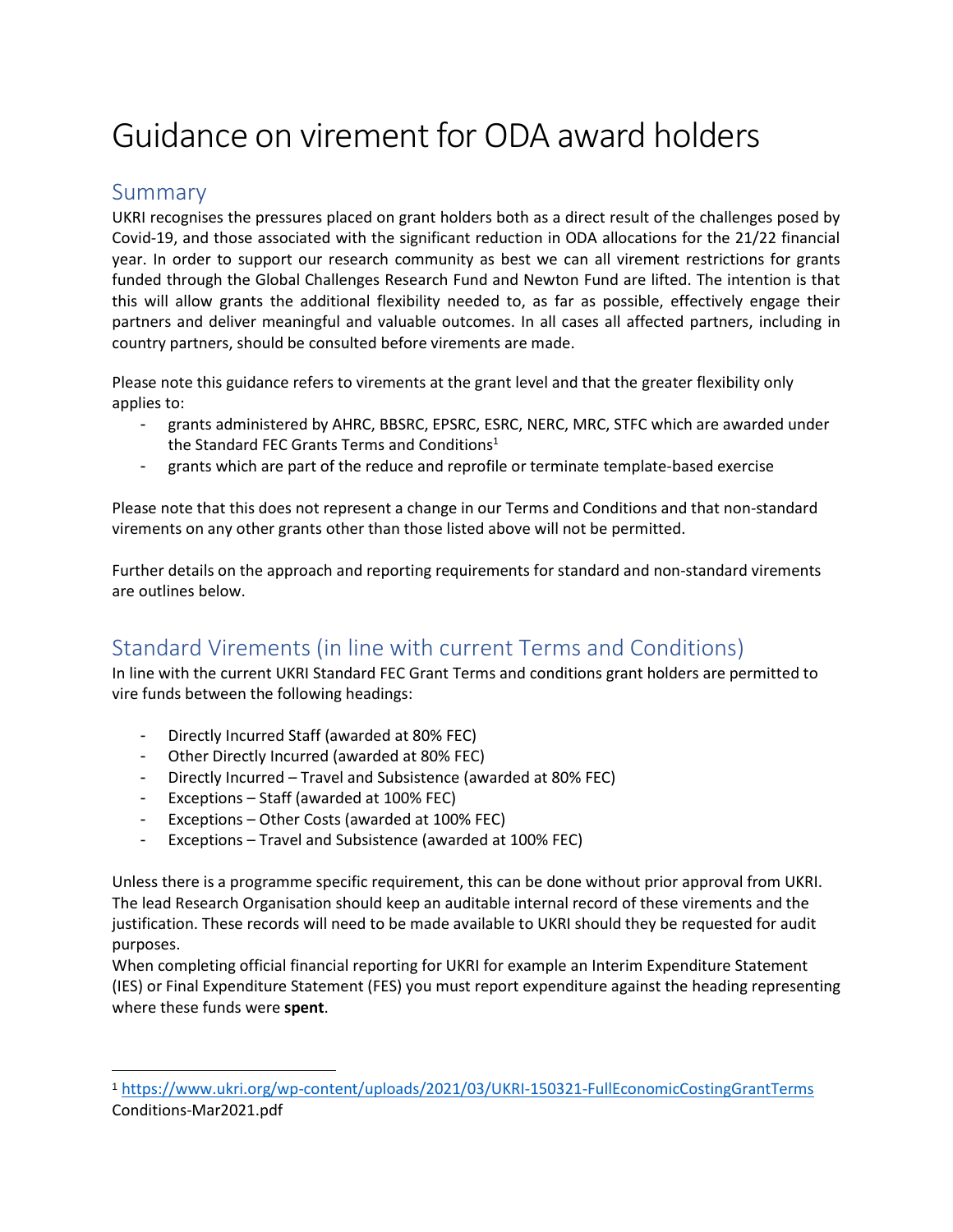#### Movement of funds from an 'Exceptions' to a 'non-Exceptions' heading

When carrying out virements between headings supported at different rates it is important to ensure that the correct values are recorded against each heading. A worked example is provided below to illustrate this. Please note the increased flexibility to maintain the total RC contribution by retaining the 'difference' under the Exceptions heading.

A grant has £10,000 (100% FEC) under the Exceptions – Travel and Subsistence heading. They wish to redirect these funds to cover £10,000 (100% FEC) of Directly Incurred Staff costs, of which the UKRI contribution would be £8,000.

- Maintain an internal record which includes details of the original heading, 'new' heading and justification
- When completing an IES or FES include £10,000 (100% FEC) of expenditure under the Directly Incurred Staff heading.
- You may still charge the 'outstanding' £2,000 (difference between 80% and 100% FEC) to the grant under the Exceptions – Travel and Subsistence heading, providing this is appropriate and well justified.

#### Movement of funds from a 'non-Exceptions' to an 'Exceptions' heading

When carrying out virements between headings supported at different rates it is important to ensure that the correct values are recorded against each heading. A worked example is provided below to illustrate this. Please note that when moving funds into an Exceptions category, only the 80% value(UKRI contribution) can be charged.

A grant has £10,000 (100% FEC) under the Directly Incurred – Travel and Subsistence heading, of which the UKRI contribution would be £8,000. They wish to redirect these funds to cover Exceptions – Staff costs.

- Maintain an internal record which includes details of the original heading, 'new' heading and justification
- When completing an IES or FES include £8,000, representing the UKRI contribution for this expenditure at time of award (80% FEC), under the Exceptions – Staff heading as the 100% FEC value.

In both cases the overall FEC of the grant will change, however the UKRI contribution remains the same. You must make sure that the UKRI contribution does not exceed the original UKRI contribution at the point of award (or specified value for terminating grants), also known as the grant cash limit. If the total UKRI contribution value is exceeded in the FES, the balance will be reclaimed by UKRI at the reconciliation stage to reduce back to the agreed fund limit.

### Non-standard Virements (outside current Terms and Conditions)

Non-standard virement applies to the movement of funds into and out of the following headings, including to and from the headings listed in the section above.

- Directly Allocated Staff (awarded at 80% FEC)
- Other Directly Allocated (awarded at 80% FEC)
- Estates (awarded at 80% FEC)